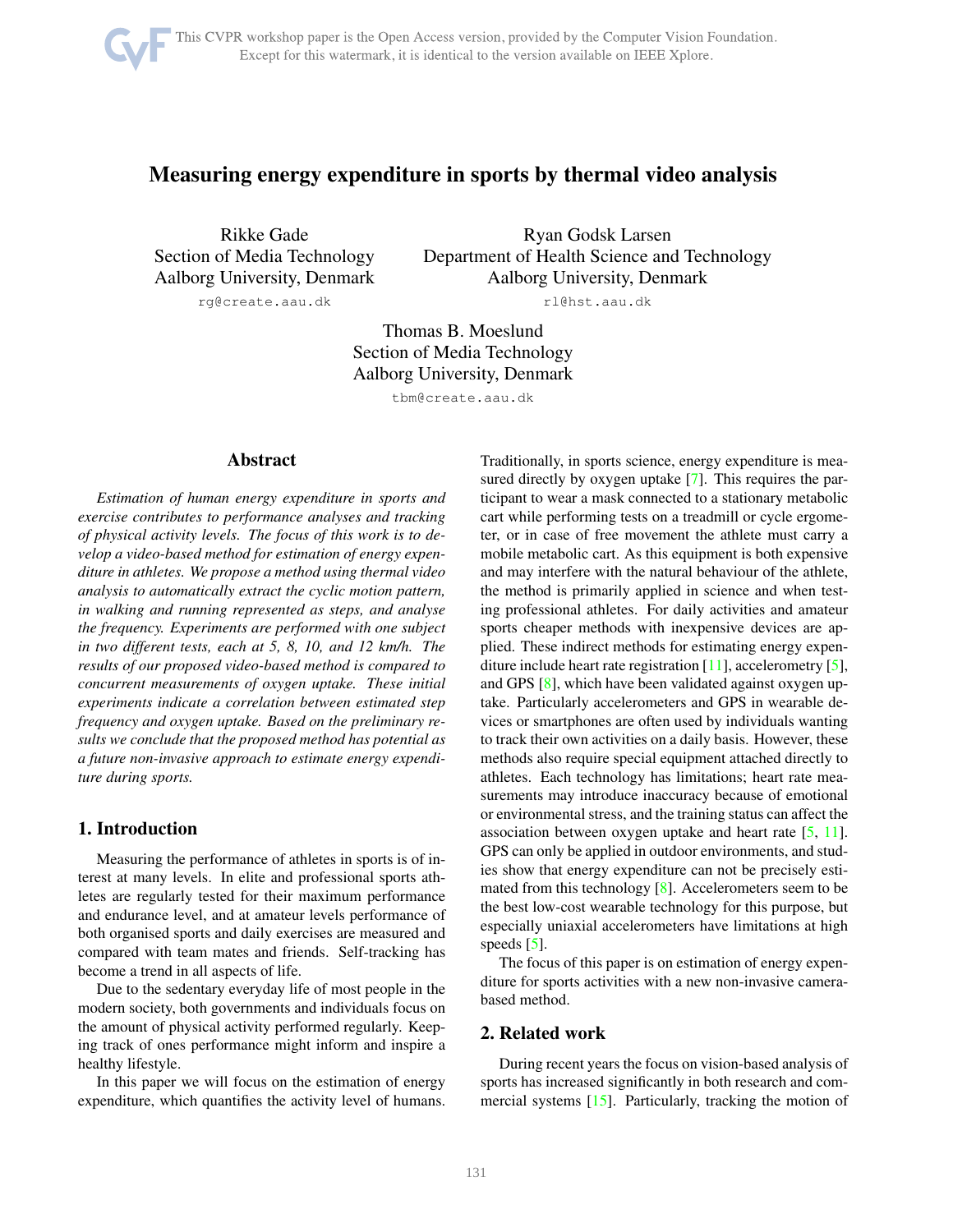<span id="page-1-0"></span>players is an important step in the analysis of, e.g., physical performance and tactics [\[2,](#page-7-5) [17\]](#page-7-6). Going further into the analysis of human motion often involves research in estimation of body pose [\[13\]](#page-7-7).

Even though the distance covered, found by tracking, or the recognised activity relates to energy expenditure of humans, only few papers compares vision-based measurements with energy expenditure directly. Tsou and Wu [\[16\]](#page-7-8) exploited a Microsoft Kinect sensor to remotely track the movements of 10 joints and they estimate the energy expenditure during aerobics exercises. This approach requires reliable skeleton data, which currently only operates reliably at close distances, and when the subject is facing the camera. Kim et al. [\[10\]](#page-7-9) presented a similar approach, using a Microsoft Kinect sensor, for assessing the energy expenditure of subjects playing exercise games.

Osgnach et al. [\[12\]](#page-7-10) applied a semiautomatic visual tracking system to gather performance data from soccer matches. From players' speed, accelerations and decelerations energy expenditure was estimated. From 2D images captured by a cell phone camera Yang et al. [\[18\]](#page-7-11) estimated the energy expenditure of indoor workouts (sit up, push up, jumping jack, and squat). This method is based on estimation of repetitions and intensity level of each activity.

Non-invasive video-based energy expenditure measurement has also been investigated for rehabilitation purposes and assistive monitoring for elderly people. In applications like these, activities can be assumed to have low intensity and slow speed, which causes the duration of activities to be more important than the momentary activity level. Edgcomb and Vahid [\[4\]](#page-7-12) estimated energy expenditure in normal household activities from the sum of horizontal accelerations of a person captured by video. Tao et al. [\[14\]](#page-7-13) used RGB-Depth sensors for estimating energy expenditure during daily living activities at home. First, the activity type was recognised, after which the energy expenditure was estimated.

A first step towards measuring energy expenditure from thermal video was described in [\[9\]](#page-7-14). The purpose of this paper was to investigate the correlation between energy expenditure measured by oxygen uptake and a video based motion measure. For a constrained scenario with horizontal walking and running on a treadmill, energy expenditure was estimated from optical flow, which proved to have a linear correlation with oxygen uptake. As this is a valid method when assuming a static treadmill setup, it has limitations for free movement.

The previous work published in this field shows that it is possible to estimate energy expenditure from video. However, previous methods applied on sports activities either require close distance 2D or depth images at a fixed angle, or manual interventions in a semiautomatic tracking system. In this work we will focus on general sports activities observed from a distance, e.g., in an indoor sports arena or at an outdoor field.

## 3. Approach

With a camera based method, our goal is to develop a non-invasive estimation method of energy expenditure for general sports activities. Inspired by the nature of accelerometer data, we aim to extract the dynamics of human motion, but by using video data we avoid the need of extra equipment attached to each individual.

In this work we focus on controlled motion patterns, in particular walking and running at constant velocity. With this approach we are able to directly compare our results with steady state measurements of oxygen uptake at each level of activity. As a direct continuation of the treadmill experiments published in [\[9\]](#page-7-14) we start our experiments by considering motion in a straight line with a camera capturing a side-view. After that, we continue by examining running activities in a circular pattern, for which the viewing angle on the body will continuously change.

#### 4. Methods

The first step to consider is the image acquisition technique. In this work we will use a thermal camera to avoid any privacy issues while testing in public sports arenas. However, the methods proposed will be generic with only minor adjustments to different image types. For applications where the identity of individuals is of interest, RGB video would be preferred.

A thermal camera captures infrared radiation in the midor long-wavelength infrared spectrum depending on sensor type (approx. 3-5  $\mu$ m and 7-15  $\mu$ m, respectively). This radiation, often called thermal radiation, is emitted from any object with a temperature above absolute zero, where intensity and dominating wavelengths depend on the temperature [\[6\]](#page-7-15). As such, pixel values represent temperature, in this paper visualised with white for the hottest pixels and black for the coldest pixels. An example of input image used is shown in figure [1.](#page-2-0)

#### 4.1. Segmentation

Using a static camera view, background subtraction can be applied to detect the foreground. Assuming that the only moving objects in the scene are humans, the foreground will consist of people and possibly noise, which includes reflections of thermal radiation in the floor. After thresholding the difference image a binary image is obtained, which can still contain noise. An example of the resulting difference image from background subtraction, and the binary result after thresholding the difference image are shown in figure  $2(b)$  $2(b)$  and (c).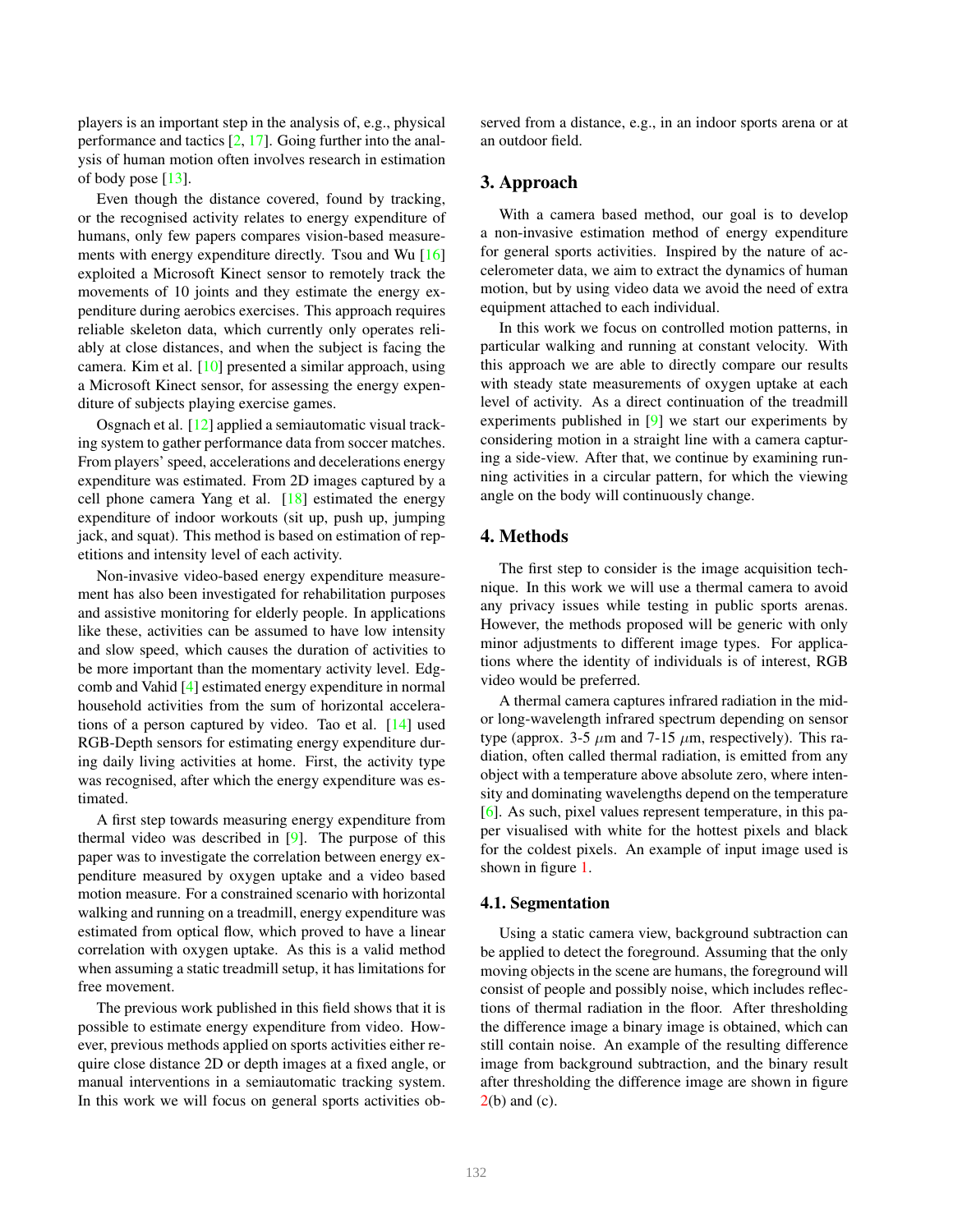<span id="page-2-0"></span>

Figure 1: Example of thermal image from a sports arena.

<span id="page-2-1"></span>

Figure 2: Input image (a) and results of three segmentation steps: (b) background subtraction, (c) thresholding (threshold value 50), and (d) morphology (closing). All images are cropped.

Smaller noise objects can be filtered by size, however, there is also a risk that pixels from true body parts are detached from the main part when thresholding the image. They may then be interpreted as noise pixels. This is the case for one leg in figure  $2(c)$  $2(c)$ . In order to close small gaps and holes, and aim for one connected white object for each person, we apply morphology closing on a binary image using a structuring element of disk shape with 5 pixels diameter. The result is shown in figure  $2(d)$  $2(d)$ .

As it can be observed in figure [2,](#page-2-1) the reflection of thermal radiation from the body in the floor can be detected. In cases where the size is small and reflections are separated from the body, it can be filtered and left out from further processing. But in other cases the reflection might be connected to the body. In order to separate reflections from the body, the binary object can be analysed, and a decision on if and where to cut the object is made. From empirical studies of segmentation results, it is decided to cut the object if a row with less than five white pixels is found in the second lowest sixth of the bounding box area. The lowest part of the area is not used, due to the high risk of cutting a foot from a good segmentation. An illustration of this step is shown in figure [3.](#page-2-2)

<span id="page-2-2"></span>

Figure 3: Illustration of how to separate body from reflection.

#### <span id="page-2-4"></span>4.2. Estimation of energy expenditure

From the segmented body silhouettes, we aim to develop a method that captures the dynamics of human motion, independent of viewing angle and distance covered by the person. For this initial work we focus on the cyclic motion pattern of natural human motion like walking and running. We will show that it can be extracted by analysing the bounding box of the person's silhouette. Example images from one step cycle of a test person running at 10 km/h is provided in figure [4.](#page-2-3)

<span id="page-2-3"></span>

Figure 4: Sequence of frames during one step cycle with bounding boxes marked. All images are cropped.

As seen in figure [4](#page-2-3) the bounding box primarily changes the width when observing a person from a side-view or partly side-view. However, from a front-view the height of the bounding box contributes to the cyclic pattern. Furthermore, as the distance between camera and person changes, the pixel dimensions of a person in the image changes. Therefore, the ratio between height and width of the bounding box may better represent the motion pattern independently of scaling. An example of bounding box ratio measured during three steps at 10 km/h (captured at a framerate of 30 fps) is presented in figure [5.](#page-3-0)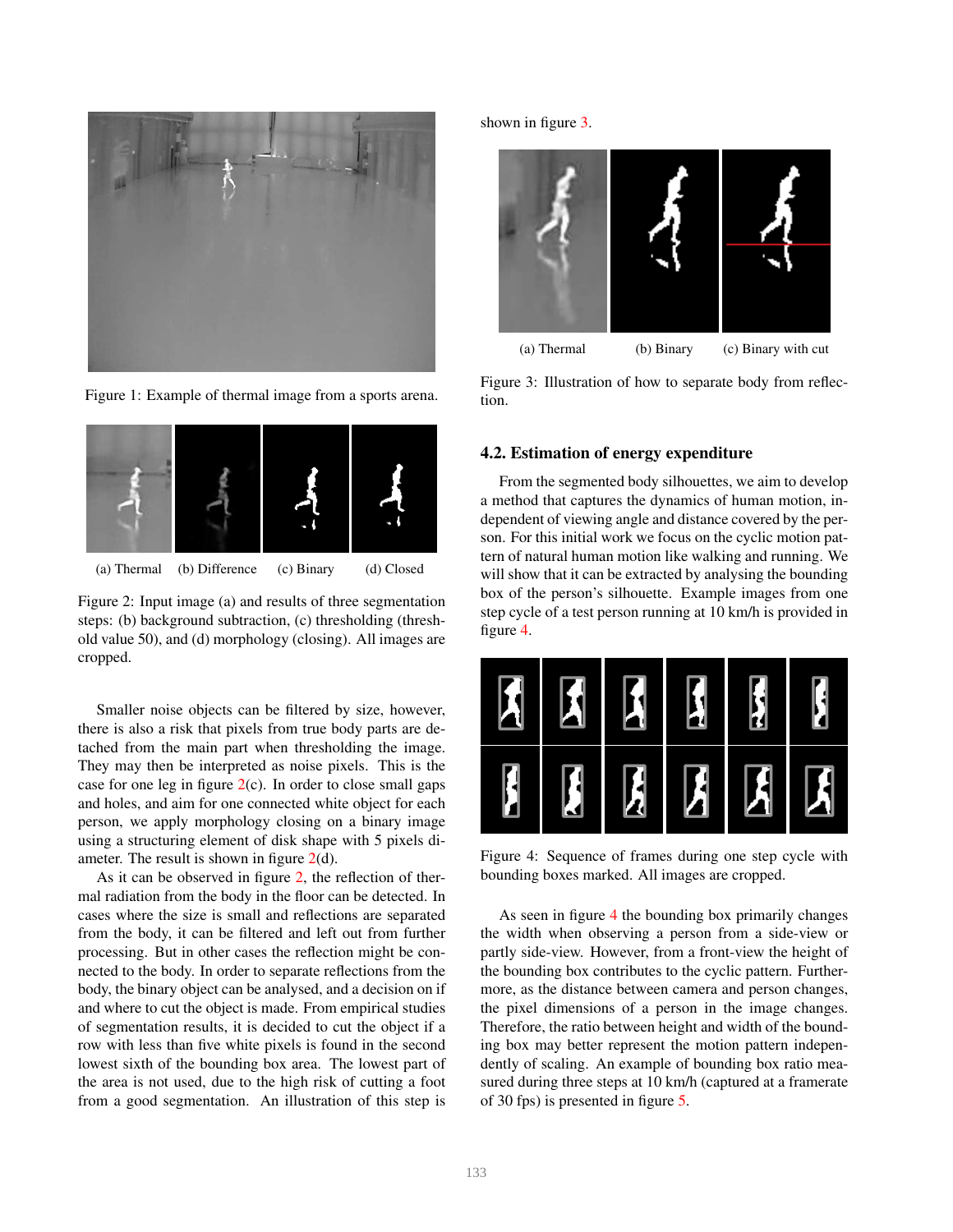<span id="page-3-3"></span><span id="page-3-0"></span>

Figure 5: Example of bounding box height/width ratio during three steps when running at 10 km/h, captured at 30 fps.

Maximum points of the ratio graph over time represents steps. These are extracted from the slope between data points; a maximum is registered when the slope changes from positive to negative sign. The frequency of maximums corresponds to the step frequency.

#### 5. Experiments

The developed video based method is evaluated against oxygen uptake, which is the direct quantification of energy expenditure, as discussed in section [1.](#page-0-0) The experiments described in this paper are conducted with one participant, and can therefore not be considered a full validation of the method, but should be seen as a proof-of-concept which leads to further research and evaluations.

The experiment is divided into two tests with different running protocols. During the first test the participant runs along a straight line of 20 metres and turns at each end, as illustrated in figure [7.](#page-3-1) A frame from this test is shown in figure [1.](#page-2-0) The participant is told to keep a constant velocity, which is controlled by a sound signal when the participant should reach each end point.

During the second test the participant runs along a circle of 20 metres diameter as illustrated in figure [8.](#page-4-0) The velocity is controlled by a sound signal which should be reached at fix points placed at each eighth of the circle perimeter. Frames exemplifying different views from the circle pattern is presented in figure [6.](#page-3-2) For both tests, the camera is placed in a height of 3 metres.

Each test is performed at four different velocities: 5 km/h (walking), 8, 10, and 12 km/h (running). The participant runs a 4-minute interval at each velocity, with rest time between each interval. 4 minutes of constant velocity is chosen to ensure that a steady state oxygen uptake is reached. Only the last minute of each interval is used for processing of both oxygen and video data.

Video is captured at 30 fps with a thermal camera of type

<span id="page-3-2"></span>

Figure 6: Frame examples from test 2, running along a circle with a diameter of 20 metres.

<span id="page-3-1"></span>

Figure 7: Sketch of test setup for test 1. Participant runs along the red line and turns at each end point.

AXIS Q1922 with a 10mm lens, 57 degrees field-of-view,  $640 \times 480$  pixels [\[1\]](#page-7-16). Oxygen uptake is measured with a mobile Cardiopulmonary Exercise Testing (CPET) system, Carefusion - Oxycon mobile by Jaeger [\[3\]](#page-7-17). The test participant is an endurance trained male subject, with a weight of 69 kg.

#### 5.1. Results

For each 1-minute video sequence, the bounding box ratio of the detected person is extracted and saved. The re-sults are presented in figures [11](#page-5-0) and [12](#page-6-0) for line and circle patterns, respectively. For the first test, running in a straight line, the camera observes the athlete from a sideview, which provides a relatively stable ratio pattern. This is, however, interrupted every time the athlete turns, which can be observed 4 times at 5 km/h, 7 times at 8 km/h, 9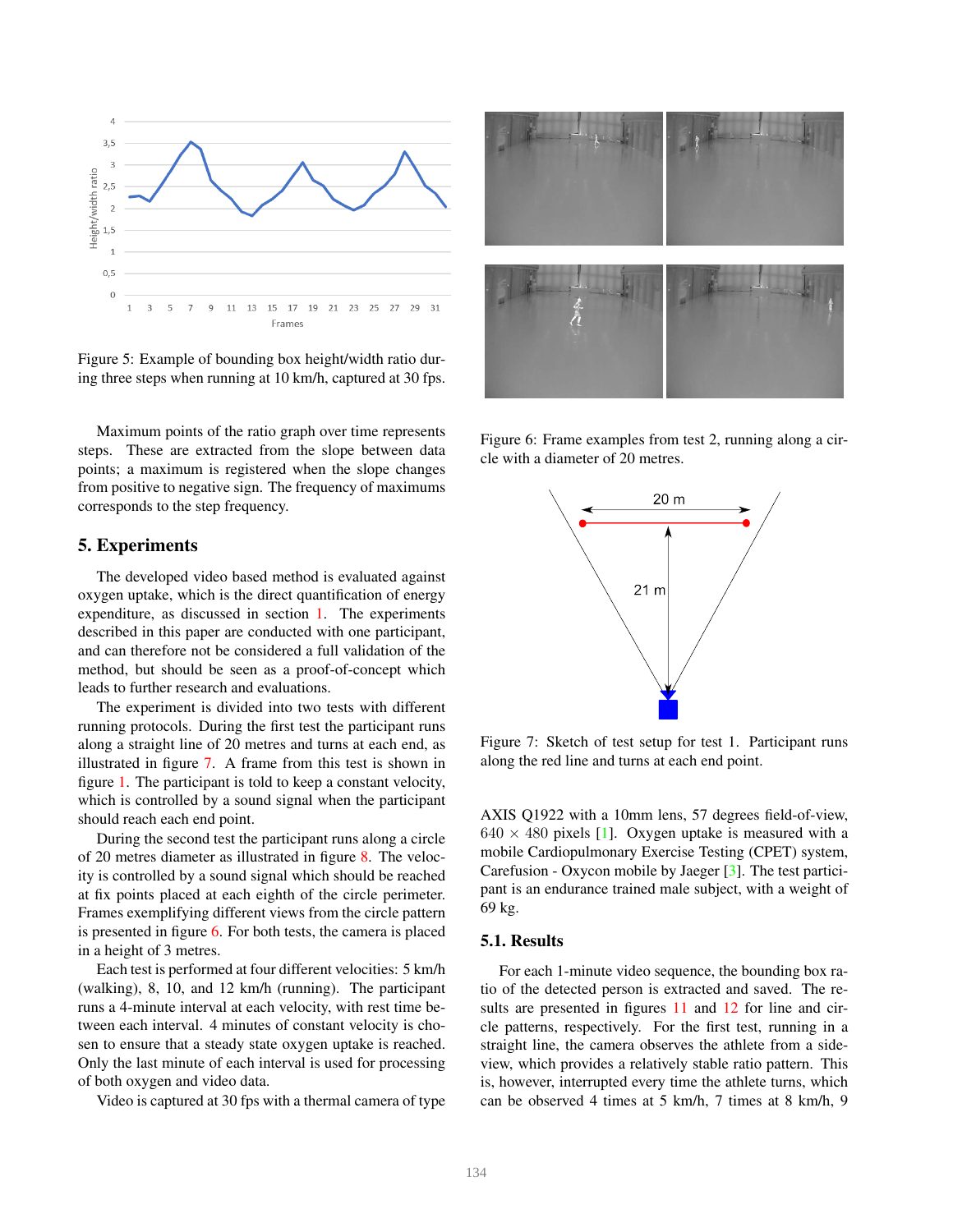<span id="page-4-0"></span>

Figure 8: Sketch of test setup for test 2. Participant runs along the red circle.

times at 10 km/h, and 10 times at 12 km/h. When running in a circle the magnitude variations in the ratio measurements depend on the viewing angle. When observing the athlete directly from the front or from the back, only small variations are observed in the ratio.

From these ratio graphs local maximums are extracted as described in section [4.2.](#page-2-4) Each maximum can be interpreted as a step or cyclic repetition of motion. Table [1](#page-5-1) summarises the number of detected maximums and the gross oxygen uptake measured at the same sequence. Figures [9](#page-4-1) and [10](#page-4-2) plot these results.

<span id="page-4-1"></span>

Figure 9: Results of test 1.

The comparisons between maximum counts and oxygen uptake, plotted against velocity, indicates a correlation. In test 1 the number of maximums shows a large difference between 5 km/h and 8 km/h, which is not observed from oxygen data. However, for test 2, when the participant is running continuously in a circle, a linear correlation is ob-

<span id="page-4-2"></span>

Figure 10: Results of test 2.

served. To conclude whether these correlation patterns are generic we will need a test with a larger number of participants.

#### 6. Discussion

In this work we have investigated the estimation of energy expenditure from visual analysis of thermal video. Tested at two different running protocols, each at four different velocities, we compared the extracted repetition numbers with oxygen uptake.

Considering oxygen uptake as the ground truth quantification of energy expenditure, we observe that the two different test scenarios have different energy costs. At a velocity of 5 km/h the difference in oxygen uptake between line and circle patterns is insignificant, but at higher velocities the line pattern requires more energy than the circle pattern. This can be related to the 180 degrees turn that happens for every 20 metres, which forces the athlete to decelerate and accelerate. At the circle pattern the velocity is kept constant. These abrupt changes when turning do also cause noise in the visual analysis, which can be seen in figure [11.](#page-5-0)

We measure the changes in ratio of the bounding box, which is interpreted as the step frequency of running, but could also be repetitions in still-standing exercises with similar repetitive motion patterns. For running, two factors influence the speed, hence the energy expenditure; step frequency and stride length. For future work it could therefore be interesting to investigate whether relative stride length or similar intensity level of activities can improve the estimation of energy estimation.

The initial experiments presented in this paper include only one participant due to the demanding test protocol when measuring oxygen uptake. However, we have proved that a relatively simple visual analysis can provide estimations of energy expenditure which are related to the measurements of oxygen consumption. It therefore serves as a proof-of-concept, which will be the starting point for further research and a thorough evaluation. In addition to more test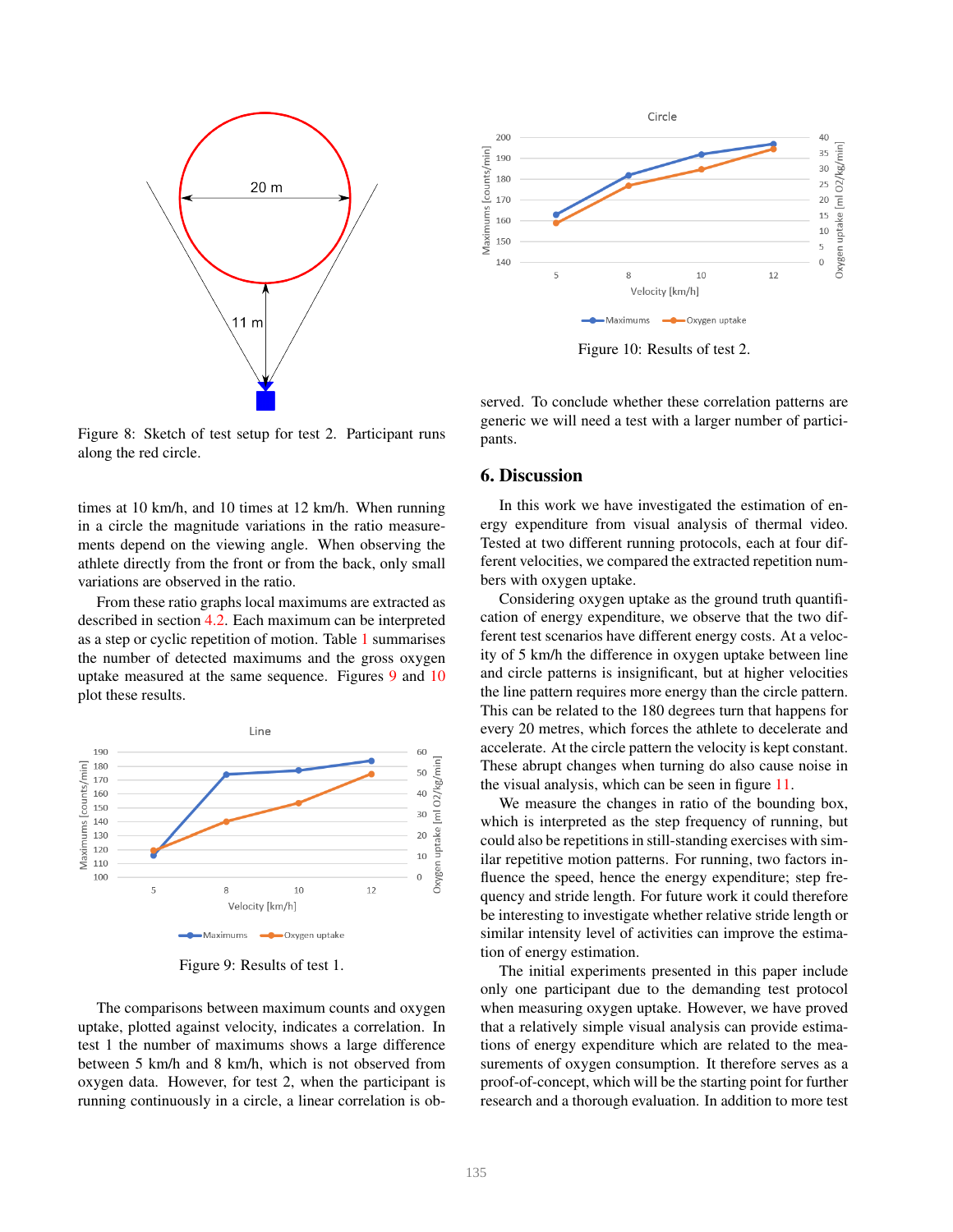<span id="page-5-1"></span>

|        |                                        | 5 km/h | 8 km/h | $10 \text{ km/h}$ | $12 \text{ km/h}$ |
|--------|----------------------------------------|--------|--------|-------------------|-------------------|
| Line   | Gross oxygen uptake [ml $O_2$ /kg/min] | 13.0   | 26.8   | 35.7              | 49.6              |
|        | <b>Maximums [counts/min]</b>           | 116    | 174    | 177               | 184               |
| Circle | Gross oxygen uptake [ml O2/kg/min]     | 12.7   | 24.7   | 29.8              | 36.4              |
|        | <b>Maximums [counts/min]</b>           | 163    | 182    | 192               | 197               |

Table 1: Oxygen uptake and step counts from both tests.

<span id="page-5-0"></span>

(d) Running in straight line at 12 km/h. Ratio extracted from 1 minute at 30 fps.

Figure 11: Extracted bounding box ratio for test 1, moving along a line of 20 metres length, turning at each end.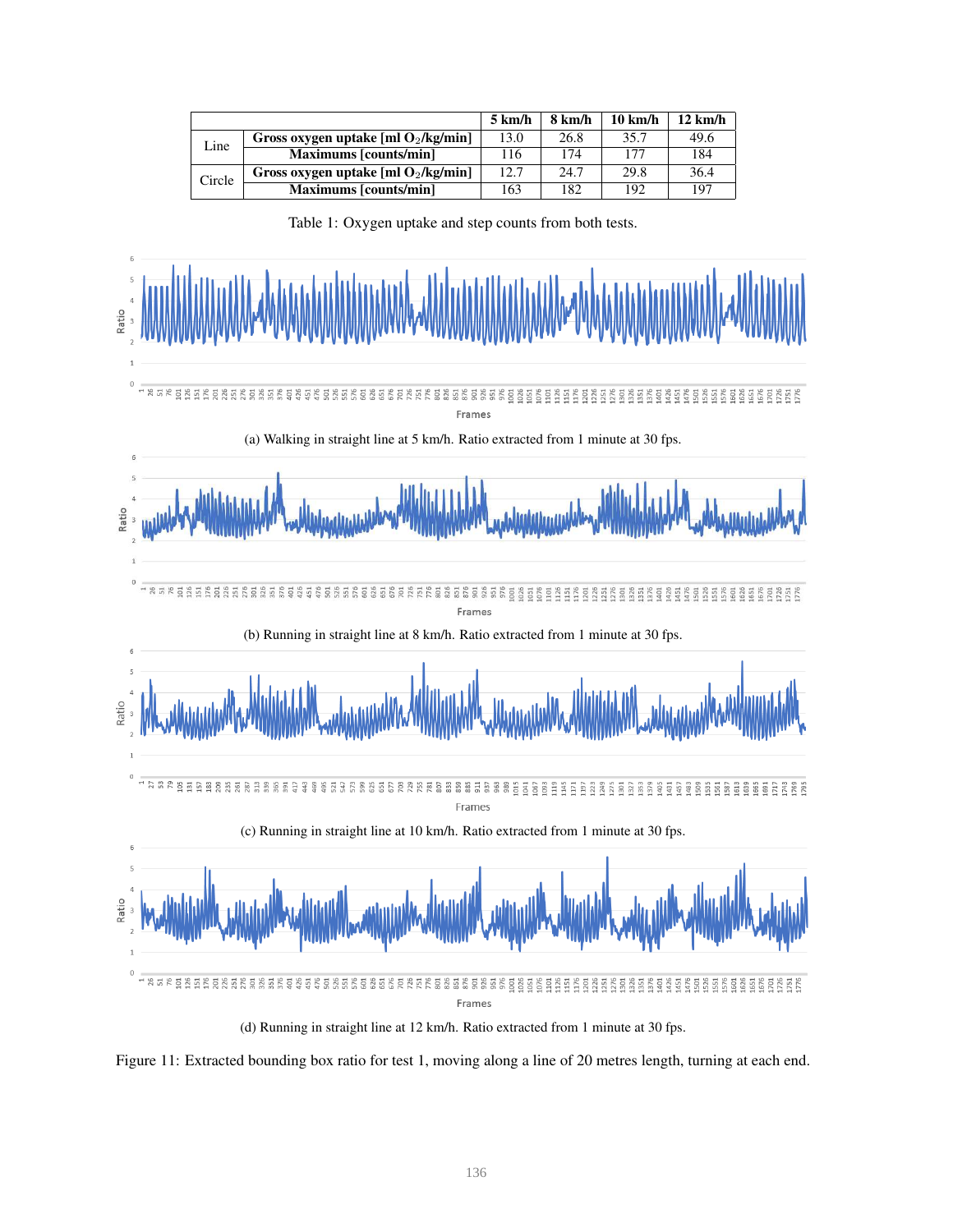<span id="page-6-0"></span>

(d) Running in a circle at 12 km/h. Ratio extracted from 1 minute at 30 fps.

Figure 12: Extracted bounding box ratio for test 2, moving along a circle of 20 metres diameter.

participants, future tests should also include higher running velocities to investigate how the correlation between step frequency and oxygen uptake extends, and test a possible need for additional features.

For this work we have focused on constant running velocities to be able to compare with measurements of oxygen uptake, which are usually measured after 2-3 minutes to ensure steady state conditions. Using this approach we aim to establish a correlation, after which we can start experimenting with dynamically changing velocities and different activity types. Eventually, we expect it to be possible to capture the dynamics of activities by analysing step frequency during few seconds of video. So, in addition to providing a non-invasive measurement method, visual analysis has the possibility of cutting down the response time for estimation of energy expenditure during sports.